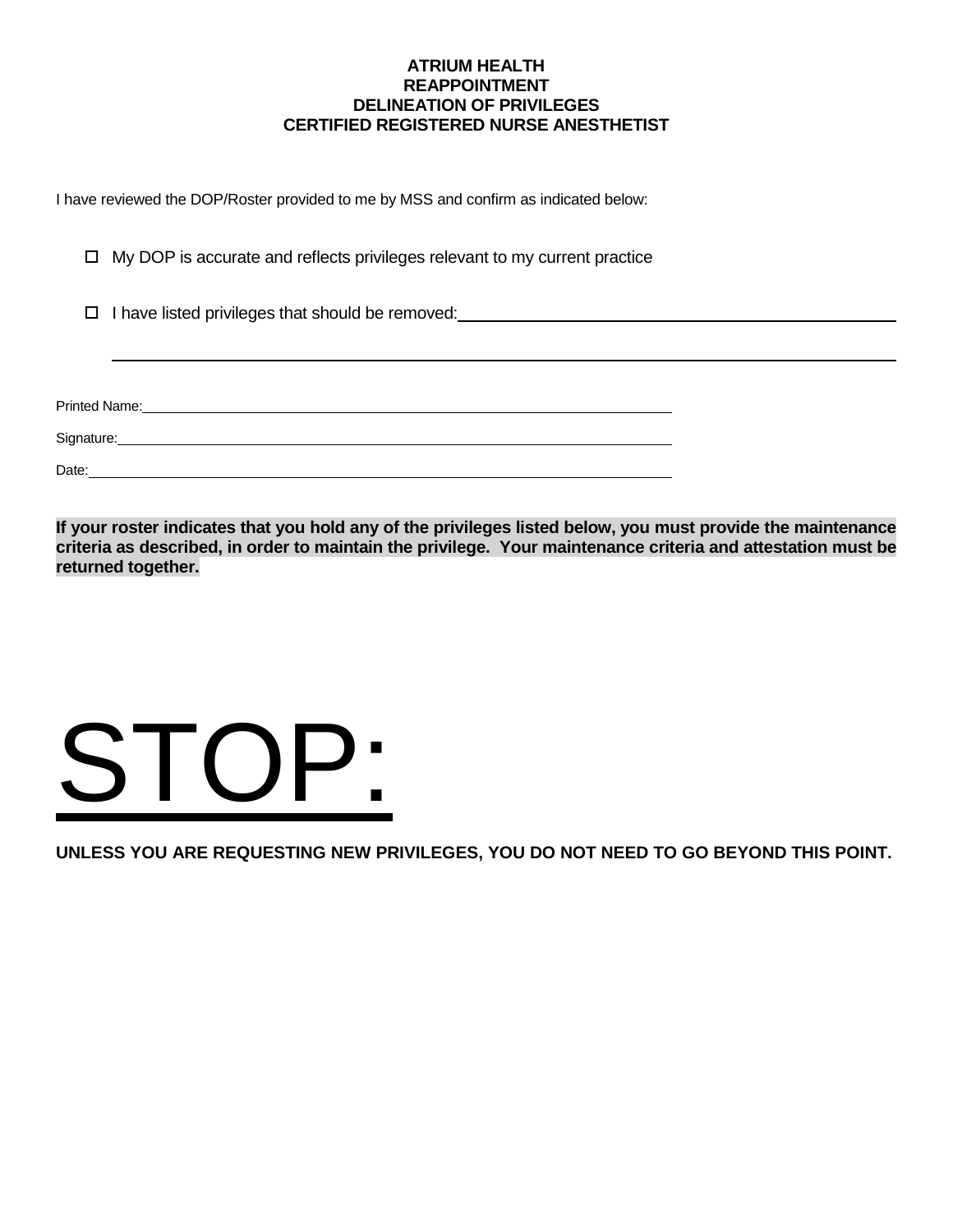# **ATRIUM HEALTH ANSON CERTIFIED REGISTERED NURSE ANESTHETIST**

Print Name

# **SUMMARY OF OCCUPATION:**

- 1. The Allied Health Professional is a skilled member of the health care team who is qualified by academic and clinical education and experience to provide patient services as an Allied Health Professional under the supervision of or in collaboration with a member(s) of the Medical Staff of Atrium Health Anson in accordance with the Bylaws of the Medical Staff.
- 2. He/she shall assist in the implementation of the health care plan and the management of patients by performing diagnostic and therapeutic tasks as defined and approved by the Board, and authorized under applicable law.
- 3. For purposes of this form, Allied Health Professional shall mean a health care professional other than physicians or dentists, who is approved by the Board, who is licensed or certified by his/her respective licensing or certifying agencies, and who provides service under the supervision of or in collaboration with a physician who is currently appointed to the Medical Staff of Atrium Health Anson.

# **ORGANIZATIONAL RELATIONSHIP:**

- 1. The Allied Health Professional shall only exercise those clinical privileges related to current licensure, relevant training, education and experience, current competence and ability to perform the privileges requested and approved by the Board.
- 2. The Allied Health Professional shall perform all privileges in accordance with all laws and regulations pertaining to the scope of practice for his or her health profession. The Allied Health Professional shall wear a nametag identifying him/herself as an Allied Health Professional and introduce him/herself as an Allied Health Professional, and shall at no time imply, state, or lead one to believe that he/she is a physician.
- 3. The Allied Health Professional must conduct all duties and responsibilities in accordance with departmental and hospital policies and procedures.
- 4. A certified registered nurse anesthetist may not prescribe a medical treatment regimen, such as a treatment of hypertension or diabetes beyond the perioperative period, or make a medical diagnosis.
- 5. A nurse or secretary who receives an order from an Allied Health Professional for medication(s), laboratory or radiological studies, and/or treatment is authorized to perform that order as if it were received from a physician.

#### **QUALIFICATIONS:**

- 1. The Allied Health Professional shall maintain qualifications as specified in the Credentials Policy. His/her past experience and training shall be commensurate with privileges requested.
- 2. The scope of duties and responsibilities of the Allied Health Professional shall be delineated on an approved Delineation of Privileges form and approved by the Board.

# **COLLABORATION:**

"Collaboration" is a process by which the certified registered nurse anesthetist works with one or more health care providers, each contributing his or her respective area of expertise consistent with the applicable state licensure requirements and according to established policies, procedure, practices and channels of communication, which lend support to nurse anesthesia services. The individual nurse anesthetist maintains accountability for the outcome of his or her actions.